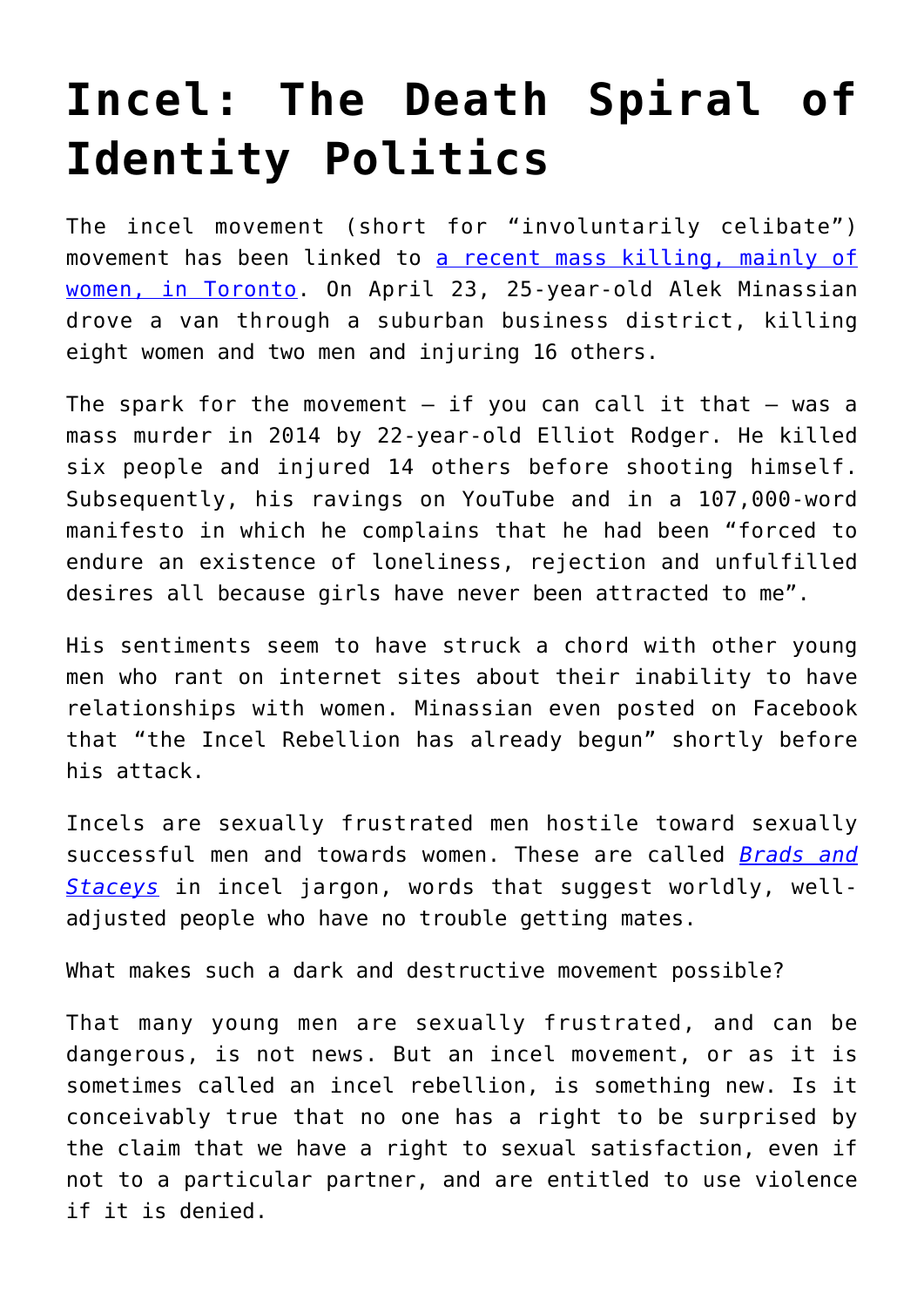We live in a world in which tiny groups have enormous ability to make trouble, and to exploit the rhetoric of rights to further their agendas. [Jeff Charles puts the issue:](https://www.huffingtonpost.com/entry/what-created-todays-white-identity-politics_us_5a2ec487e4b04cb297c2aef8)

*Identity politics is rooted in the idea that one group is the victim of another group's wrongdoing. Those who embrace identity politics carry a mindset of victimhood and a deep sense that they are being deprived of something to which they are entitled … One of the most harmful aspects of identity politics is that … victimhood becomes a sort of filter that forces the individual to see oppression and bigotry even in areas where it doesn't exist.*

Identity groups are tribes organized for war. "Intersectionality" might mitigate the danger of identity politics: if a man can be at once gay, Hispanic, and a Roman Catholic, then none of these identities will fuel a civil war. But its effect in practice, as [Amy Chua puts it](https://amzn.to/2HOGsJO) in her recent book *Political Tribes*, is "dividing people into ever more specific subgroups created by overlapping racial, ethnic, gender, and sexual orientation." And hostilities quickly arise within coalitions of "diverse" groups: many gay men are hostile to transpeople, and urge their movement to "[drop the](https://www.change.org/p/human-rights-campaign-glaad-lambda-legal-the-advocate-out-magazine-huffpost-gay-voices-drop-the-t) [T.](https://www.change.org/p/human-rights-campaign-glaad-lambda-legal-the-advocate-out-magazine-huffpost-gay-voices-drop-the-t)"

Even in a scrupulously liberal democratic state, an individual is as much a subject rather than citizen as if he lived in an absolute monarchy. In America, it is a case of one person against 323 million. Each of us needs allies, to protect us against the state. And, though we might all be better off without identity politics, a group that fails to organize itself around an identity is in a parlous position like a group without a militia in a country full of them. A politics centered on our common humanity, and the common good of all the members of the communities in which we find ourselves, is easy to wish for but difficult to create.